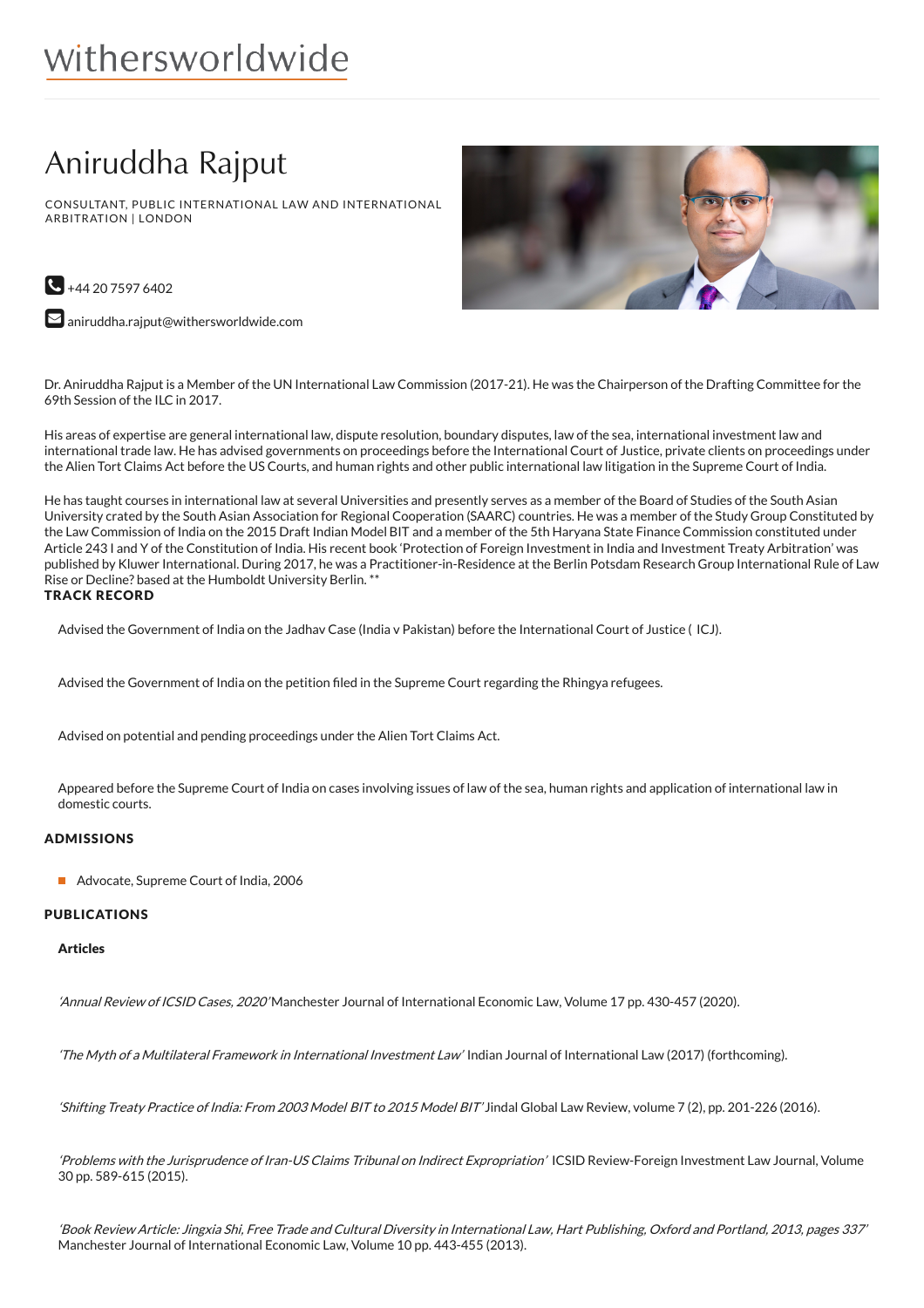'AES Summit Generation Limited and AES-Tisza Erőmű Kft. v. Hungary: The Scope of ad hoc Committee Review for Manifest Excess of Powers and Failure to State Reasons' ICSID Review-Foreign Investment Law Journal Volume 28, pp. 273-278 (2013).

'Defining Investments: A Developmental Perspective', Indian Journal of Arbitration Volume 11 (2013).

Advent of Investment Arbitration and Evolution of International Administrative Law, Journal of Indian Law Institute, Volume 54, pp. 232-247 (2012).

'Book Review Indirect Expropriation in International Law by Sebastian López ESCARCENA.Cheltenham: Edward Elgar Publishing Limited, 2014' 2015(5) Asian Journal of International Law 412-13.

Book Review Reinmar Wolf, New York Convention on the Recognition and Enforcement of Foreign Arbitral Awards: Commentary (München, Verlag C H Beck oHG), pp. 613. Indian Journal of International Law Volume 55 (2015), pp. 297-298.

'Conserving Regulatory Space: Analysis of the Indian Model BIT' (submitted to a journal, currently undergoing review- 11,000 words).

#### Book Chapters

'India and Investment Protection' in Chin Leng Lim (ed), Alternative Visions in the International Law on Foreign Investment: Essays in Honour of M Sornarajah, Cambridge University Press, 2016.

'Types ofADR in Sports' in Justice Mudgal, Law & Sports in India: Development, Issues and Challenges, Lexis Nexis (2010).

#### Books

Dr. Ambedkar and Jammu and Kashmir: The book discusses the constitutional history of India and the federal structure in relation one of the provinces in India (Jammu and Kashmir) and relevant international law issues (manuscript submitted to publisher)

India and Investment Treaty Arbitration, (contract with Kluwer Law International – expected date of completion of manuscript May 2017)

Regulatory Freedom of State in International Law, Investment and Trade (expected date of completion of manuscript November 2017)

#### Reports

'Report No. 260, Analysis of the 2015 Model Indian Bilateral Investment Treaty' , Law Commission of India, Government of India, August 2015, available at: lawcommissionofindia.nic.in/reports/Report260.pdf.

#### Blog posts

'International Law Commission and the International Legislative Process', International Law Square, 2 September 2016, available at: [ilsquare.wordpress.com/2016/09/02/international-law-commission-and-the-international-legislative-process/](https://ilsquare.wordpress.com/2016/09/02/international-law-commission-and-the-international-legislative-process/).

#### Ongoing Research:

'Maritime Security and Threat of <sup>a</sup> Terrorist Attack from the Sea Route' . (manuscript complete, 21,000 words)

'Enforcement of Commercial Arbitration Awards: Is Investment Arbitration the New Forum?' (manuscript complete 11,000 words)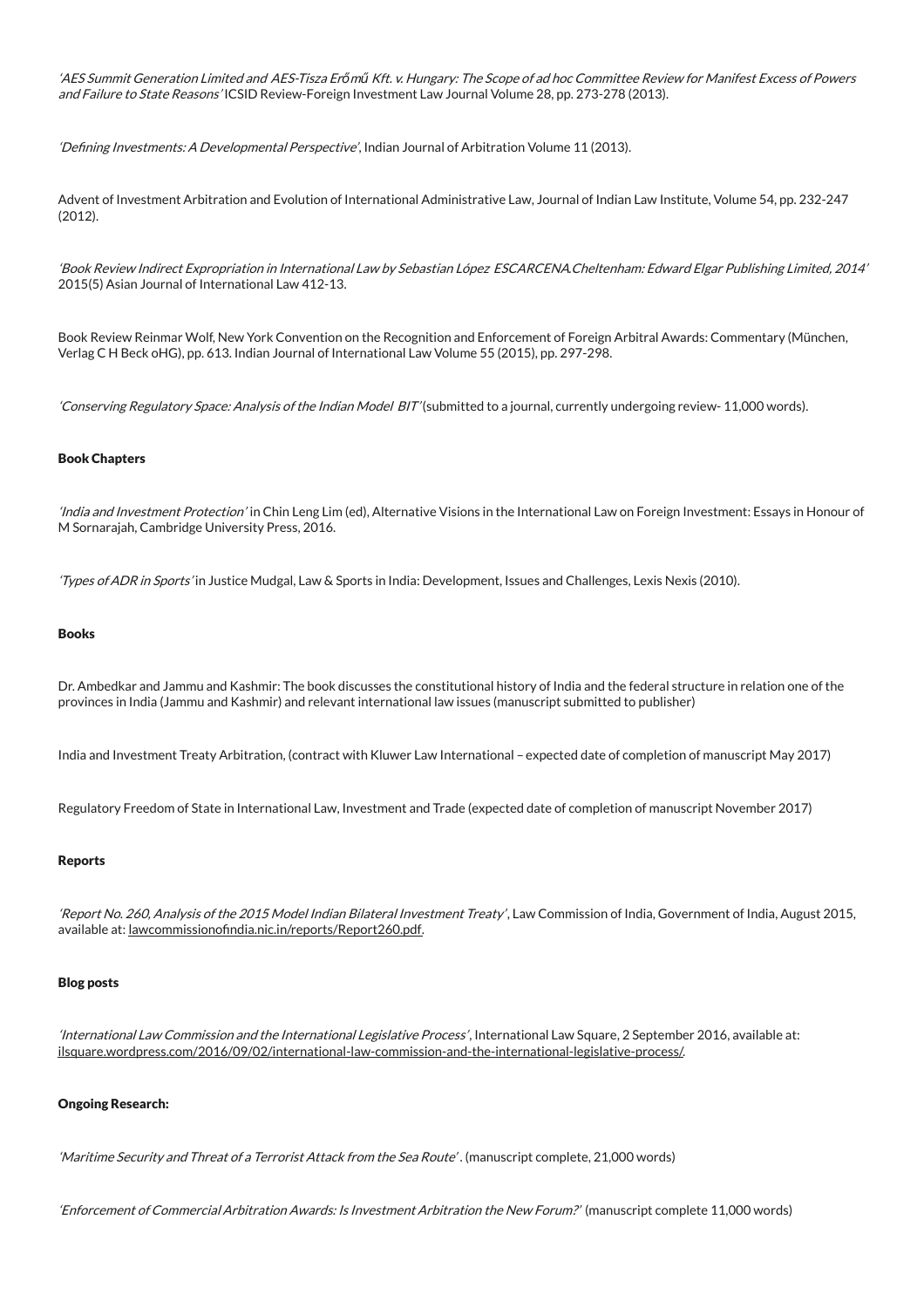'Cross-border Insolvency and Public International Law' (manuscript complete 10,000 words)

\_'Working Paper: India and Protection of Foreign Investment: A Tale of Resistance, Rise and Skepticism!'\_(manuscript not yet complete).

'International Law Commission and the International Legislative Process' (manuscript not yet complete)

'CLCS, ITLOS, ICJ or Annex VII Tribunals: The Race for deciding extended continental shelf claims!' (manuscript not yet complete)

'Rising sea levels and maritime entitlements of costal states' (manuscript not yet complete)

'State Responsibility for Breach of Contract Arising from Non-Compliance with Awards of International Tribunals' (manuscript not yet complete).

MEMBERSHIPS

■ Member, Supreme Court Bar Association, India

#### **TALKS**

 $\overline{a}$ 

## Conferences / Papers

Speaker at the 3rd Vienna Arbitration Debate, 22 June 2018.

Maritime Delimitation in the Bay of Bengal between India, Bangladesh and Myanmar: A case study of peaceful resolution of disputes under UNCLOS' 4-5 October 2017, Port Blair, India.

"Maritime Terrorism and Threat of a Terrorist Attack from the Sea" 6th Bienneal Conference, Asian Society of International Law, 25-26 August 2017, Seoul, South Korea.

"Lessons form the WTO dispute resolution for investment treaty arbitration" at WTO@20 Conference, New Delhi, 16-18 February, 2017 organized by the WTO Appellate Body and the National Law University, Delhi to celebrate 20 years of the WTO.

Member, Advisory Committee, 9th Annual National Conference on Business and Management, Guru Jambeshwar University, Hisar, 8-9 February 2017.

"Maritime Security and Threat of a Terrorist Attack", KFG International Rule of Law: Rise or Decline? 12 January 2017.

"Call for Consistency: The Future of Cross Border Insolvency" at Celebrating UNCITRAL's 50 Years Global Standards for Rule-based Commerce, New Delhi, 28-29 November 2016.

"UN Sustainable Development Goals 2030: International Rule of Law and the Role of Lawyers" Indian National Bar Association's 5th Annual International Conference on Law & Policy Issues, 26th November 2016, New Delhi.

Panel Discussion: "Rampal Power Project: A site for interface between investment protection and environmental regulation.", South Asian University, New Delhi, 10 November 2016.

"Changing Face of ISDS: The TPP ISDS and ISDS Only Tobacco carve out", 1st CARTAL Conference on International Arbitration, National Law University Jodhpur, 15-16 October 2016.